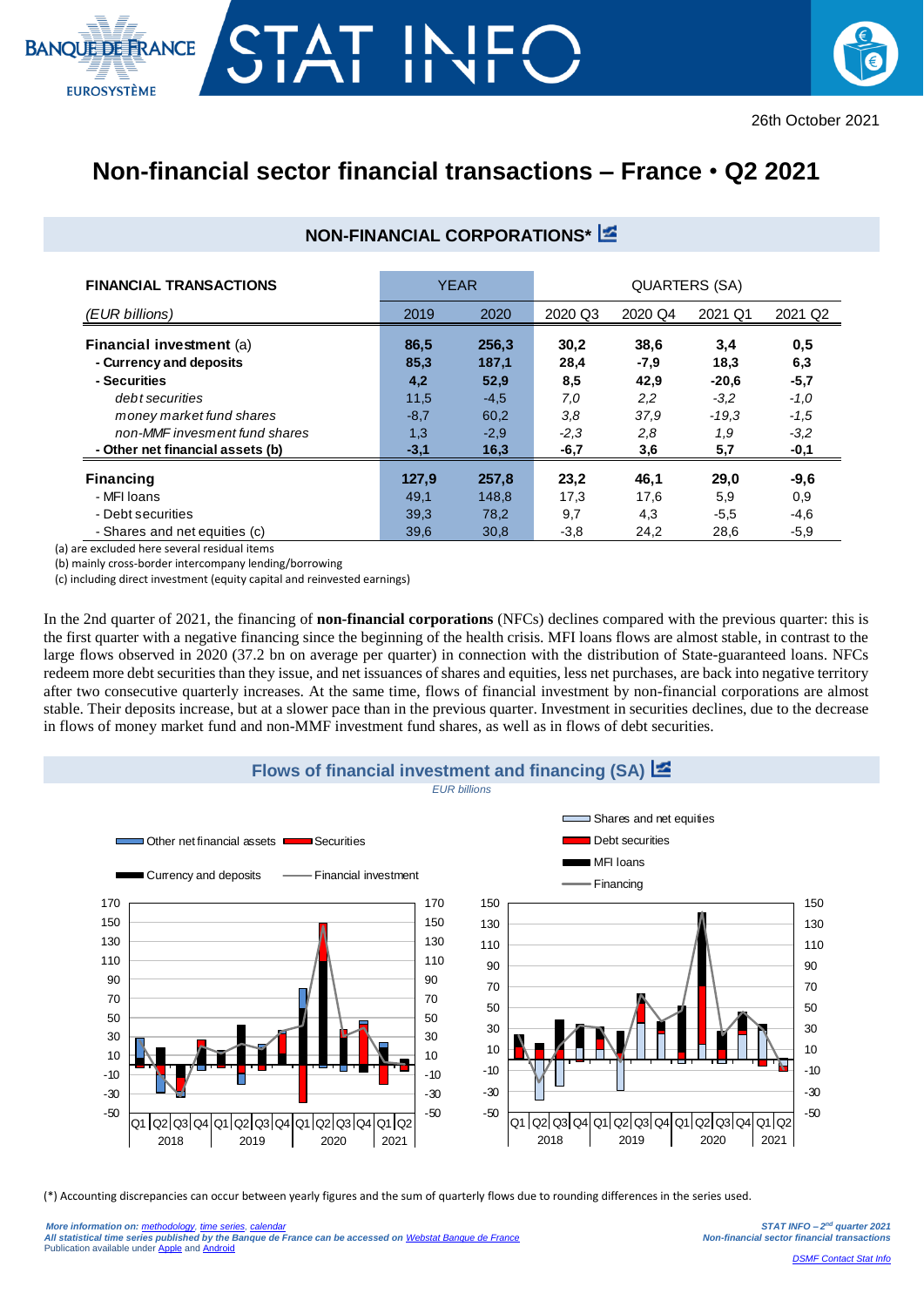

## **GENERAL GOVERNMENT\***

| <b>FINANCIAL TRANSACTIONS</b> | <b>YEAR</b> |        | QUARTERS (SA) |         |         |         |  |
|-------------------------------|-------------|--------|---------------|---------|---------|---------|--|
| (EUR billions)                | 2019        | 2020   | 2020 Q3       | 2020 Q4 | 2021 Q1 | 2021 Q2 |  |
| Financial investment (a)      | 16,1        | 98,7   | 19,8          | $-55,3$ | 39,9    | $-18,3$ |  |
| - Currency and deposits       | 11,7        | 105,5  | 24,5          | $-57,8$ | 46,6    | $-25.2$ |  |
| - Securities                  | 4,4         | $-6,8$ | $-4,7$        | 2,5     | $-6,7$  | 6,9     |  |
| debt securities               | 0,1         | $-7,8$ | 0,5           | $-0,1$  | $-4.5$  | 4,7     |  |
| net equities                  | $-1,7$      | $-1,1$ | $-1,2$        | 0.5     | 0,7     | $-0.8$  |  |
| investment fund shares        | 6,0         | 2,1    | $-4,0$        | 2,1     | $-2,9$  | 3,0     |  |
| <b>Financing</b>              | 85,0        | 319,2  | 41,0          | 26,0    | 71,8    | 27,8    |  |
| - Deposits                    | 11,3        | 29,3   | 2,5           | $-1,5$  | 11,5    | 8,6     |  |
| - MFI Ioans                   | 1,7         | 3,7    | $-1,1$        | 1,1     | $-0,7$  | $-3,7$  |  |
| - Debt securities             | 72,0        | 286.2  | 39,6          | 26,4    | 61,0    | 22,9    |  |

(a) are excluded here several residual items

In the second quarter of 2021, **general government** financing grows at a slower pace than in the previous quarter, due to a slowdown in debt securities issuances. Deposits on the liabilities side of the general government remain positive, while MFI loans decline. At the same time, general government financial investment starts to drop again. Deposits decrease, contrary to the first quarter. Investment in securities is back in positive territory, due to the rebound in flows of debt securities and investment fund shares.



(\*) Accounting discrepancies can occur between yearly figures and the sum of quarterly flows due to rounding differences in the series used.